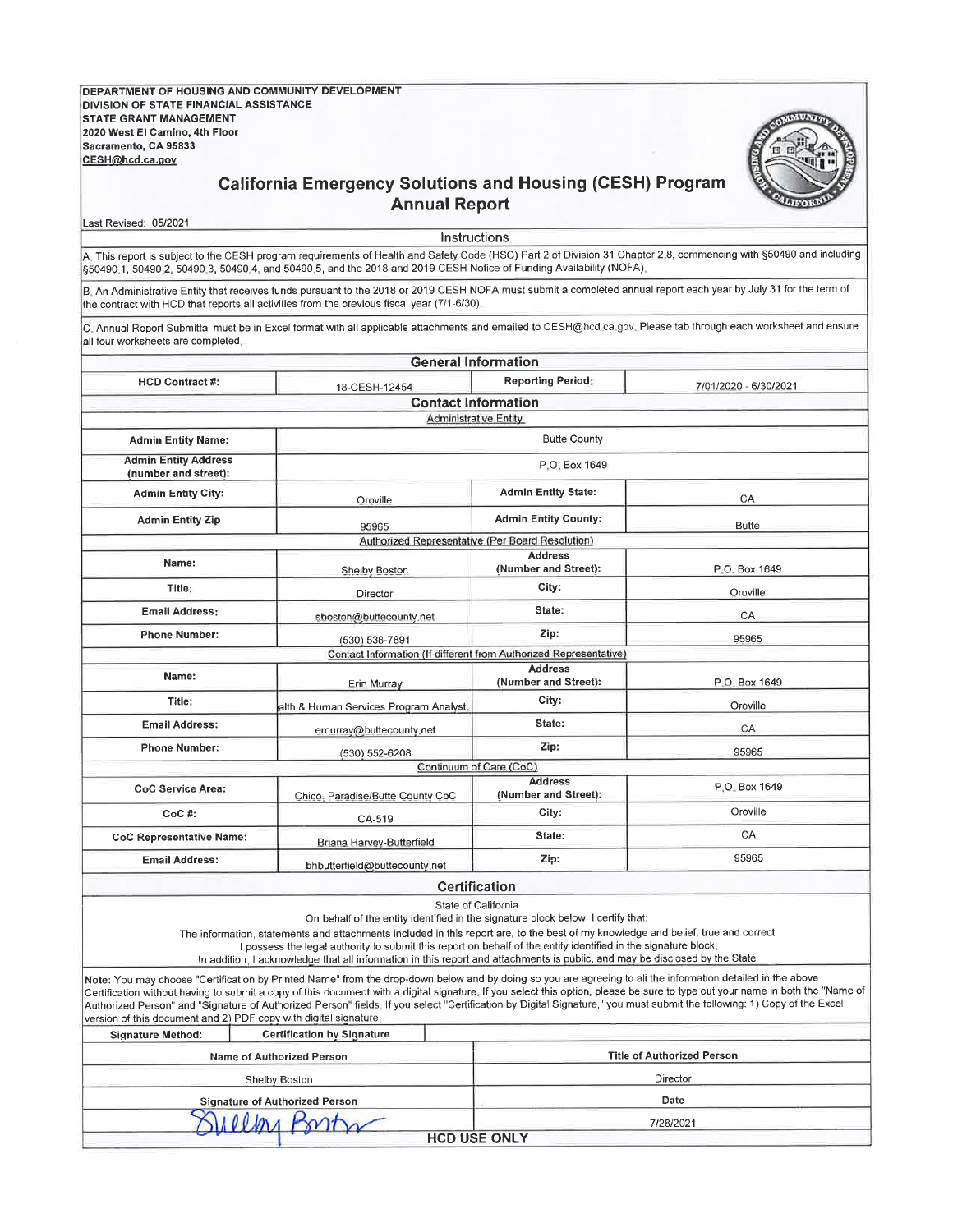| <b>Expenditure Breakdown</b>                                                                                                                                                                                                                                                                                                                                                                                                                           |                           |                                                                           |                                                                                    |                                                                                                                 |                                                         |                                                                                  |                            |                                     |  |
|--------------------------------------------------------------------------------------------------------------------------------------------------------------------------------------------------------------------------------------------------------------------------------------------------------------------------------------------------------------------------------------------------------------------------------------------------------|---------------------------|---------------------------------------------------------------------------|------------------------------------------------------------------------------------|-----------------------------------------------------------------------------------------------------------------|---------------------------------------------------------|----------------------------------------------------------------------------------|----------------------------|-------------------------------------|--|
| Entity Name:<br><b>Butte County</b><br>Contract#                                                                                                                                                                                                                                                                                                                                                                                                       |                           |                                                                           |                                                                                    |                                                                                                                 |                                                         | 18-CESH-12454                                                                    |                            |                                     |  |
| Instructions: Please use the Expenditure Table (arranged by activity) below to provide information on your project's total CESH award amount, amount of the award expended this reporting period, whether the amount was expen<br>Entity or Sub-Recipient (drop-down selection), Name of Sub-Recipient Expending Funds (if applicable), amount of the award previously reported expended and proof of expenditures supplied for this reporting period. |                           |                                                                           |                                                                                    |                                                                                                                 |                                                         |                                                                                  |                            |                                     |  |
| <b>Funding Type</b>                                                                                                                                                                                                                                                                                                                                                                                                                                    |                           |                                                                           |                                                                                    | <b>Award Amount</b>                                                                                             |                                                         |                                                                                  |                            |                                     |  |
| California Emergency Solutions and Housing (CESH)<br><b>Activity Name</b>                                                                                                                                                                                                                                                                                                                                                                              | <b>Award Amount</b>       | <b>Amount of Award</b><br><b>Expended this</b><br><b>Reporting Period</b> | <b>Amount Expended By</b>                                                          | \$1,002,650.00<br><b>Name of Subrecipient</b><br><b>Expending Funds</b><br>(if applicable)                      | Previously<br><b>Reported Amount</b><br><b>Expended</b> | Proof of<br><b>Expenditures for</b><br>this Reporting<br><b>Period Attached?</b> | Percent<br><b>Expended</b> | <b>Amount of Award</b><br>Remaining |  |
| Activity #1: Rental assistance, housing relocation & stabilization services<br>to ensure housing affordability to individuals experiencing homelessness<br>or who are at risk of homelessness.                                                                                                                                                                                                                                                         | \$<br>75,000.00           | $\mathfrak s$<br>30,076.23                                                | <b>Administrative Entity</b>                                                       |                                                                                                                 |                                                         | Yes                                                                              | 40%                        | \$<br>44,923.77                     |  |
| Activity #2: Operating subsidies in the form of 15-year capitalized<br>operating reserves for new and existing affordable permanent housing<br>units for homeless individuals and/or families.                                                                                                                                                                                                                                                         |                           |                                                                           | Select One                                                                         |                                                                                                                 |                                                         | <b>Select One</b>                                                                | 0%                         | \$                                  |  |
| Activity #3: Flexible housing subsidy funds for local programs that<br>establish or support the provision of rental subsidies in permanent<br>housing to assist homeless individuals & families.                                                                                                                                                                                                                                                       | \$<br>50,000.00           | $\mathsf{s}$<br>50,000.00                                                 | <b>Administrative Entity</b>                                                       |                                                                                                                 |                                                         | Yes                                                                              | 100%                       | \$                                  |  |
| Activity #4: Operating support for emergency housing interventions<br>including but not limited to: navigation centers, street outreach, and<br>shelter diversion. The AE shall not use more than 40% of any funds<br>allocated in a fiscal year for this activity.                                                                                                                                                                                    | s<br>401,060.00           | $\mathsf{s}$<br>90,894.18                                                 | Subrecipient                                                                       | <b>Catalyst Domestic Violence</b><br>Services, Oroville Rescue<br>Mission, True North Housing<br>Alliance, Inc. | S<br>16,375.00                                          | Yes                                                                              | 27%                        | \$<br>293,790.82                    |  |
| Activity #5: Systems support for activities necessary to maintain a<br>comprehensive homeless services and housing delivery system,<br>including Coordinated Entry System (CES) data, and Homeless<br>Management Information System (HMIS) reporting, and homelessness<br>planning activities.                                                                                                                                                         | 426,457.00<br>s           | 39,021.48<br><sub>S</sub>                                                 | <b>Administrative Entity</b>                                                       |                                                                                                                 |                                                         | Yes                                                                              | 9%                         | 387,435.52<br>s                     |  |
| Activity #6: Develop or update a CES, if the CoC does not have a<br>system in place that meets the applicable HUD requirements, as set forth<br>in Section II.E.3.b of the NOFA. Eligible costs do not include capital<br>development activities.                                                                                                                                                                                                      |                           |                                                                           | Select One                                                                         |                                                                                                                 |                                                         | <b>Select One</b>                                                                | 0%                         | \$                                  |  |
| Activity 7: Development of a plan addressing actions to be taken within<br>the CoC service area if no such plan exists. Plan shall be submitted to<br>HCD prior to expiration of HCD contract.                                                                                                                                                                                                                                                         |                           |                                                                           | <b>Select One</b>                                                                  |                                                                                                                 |                                                         | <b>Select One</b>                                                                | 0%                         | \$                                  |  |
| Admin: Administrative costs as defined in Section II.D of the CESH<br>NOFA.                                                                                                                                                                                                                                                                                                                                                                            | $\mathsf{s}$<br>50,133.00 | $\sqrt{5}$                                                                | <b>Administrative Entity</b>                                                       |                                                                                                                 |                                                         | <b>Select One</b>                                                                | 0%                         | \$<br>50,133.00                     |  |
|                                                                                                                                                                                                                                                                                                                                                                                                                                                        |                           |                                                                           | <b>Expenditure Narrative</b>                                                       |                                                                                                                 |                                                         |                                                                                  |                            |                                     |  |
| Instructions: Please use the narrative boxes below to explain how the funds you reported above were used to carry out the relevant activity. Narrative Boxes will only appear if you have entered an amount in the above table<br>Expended this Reporting Period" column.                                                                                                                                                                              |                           |                                                                           |                                                                                    |                                                                                                                 |                                                         |                                                                                  |                            |                                     |  |
| Activity #1<br>Please explain how the funds for this Activity were expended this reporting period                                                                                                                                                                                                                                                                                                                                                      |                           |                                                                           |                                                                                    |                                                                                                                 |                                                         |                                                                                  |                            |                                     |  |
|                                                                                                                                                                                                                                                                                                                                                                                                                                                        |                           | <b>Expenses</b>                                                           |                                                                                    |                                                                                                                 |                                                         |                                                                                  | <b>Expense Amount</b>      |                                     |  |
| Using \$24,643.71 in CESH 1 funds, the County was able to apply Housing First principles to remove barriers and house 7 different households over the last fiscal year. Within those 7 households was a total of 7 adults.<br>The remaining funds listed were used to pay for a rental application fee and for two past due electric bills that were preventing individuals from turning on utility services.                                          |                           |                                                                           |                                                                                    |                                                                                                                 |                                                         |                                                                                  |                            | \$24,643.71                         |  |
| Through a subcontract, North Valley Community Foundation has used Butte County Rapid Rehousing funds to cover a total of five months rent for three separate households, they have paid for three separate birth certifi                                                                                                                                                                                                                               |                           |                                                                           |                                                                                    |                                                                                                                 |                                                         |                                                                                  |                            | \$1,498.52<br>\$3,934.00            |  |
| Total (Should match amount entered in "Amount of Award Expended this Reporting Period" above) :   \$                                                                                                                                                                                                                                                                                                                                                   |                           |                                                                           |                                                                                    |                                                                                                                 |                                                         |                                                                                  |                            | 30,076.23                           |  |
|                                                                                                                                                                                                                                                                                                                                                                                                                                                        |                           |                                                                           | Activity #3                                                                        |                                                                                                                 |                                                         |                                                                                  |                            |                                     |  |
| Please explain how the funds for this Activity were expended this reporting period<br><b>Expenses</b>                                                                                                                                                                                                                                                                                                                                                  |                           |                                                                           |                                                                                    |                                                                                                                 |                                                         |                                                                                  |                            | <b>Expense Amount</b>               |  |
| Using \$50,000.00 in CESH 1 funds, the County was able to apply Housing First principles to remove barriers and house 10 different households over the last fiscal year. Within those 10 households was a total of 18 adu                                                                                                                                                                                                                              |                           |                                                                           |                                                                                    |                                                                                                                 |                                                         |                                                                                  | \$50,000.00                |                                     |  |
|                                                                                                                                                                                                                                                                                                                                                                                                                                                        |                           |                                                                           |                                                                                    |                                                                                                                 |                                                         |                                                                                  |                            |                                     |  |
|                                                                                                                                                                                                                                                                                                                                                                                                                                                        |                           |                                                                           |                                                                                    |                                                                                                                 |                                                         |                                                                                  |                            |                                     |  |
|                                                                                                                                                                                                                                                                                                                                                                                                                                                        |                           |                                                                           | Activity #4                                                                        | Total (Should match amount entered in "Amount of Award Expended this Reporting Period" above) :                 |                                                         |                                                                                  | - S                        | 50,000.00                           |  |
|                                                                                                                                                                                                                                                                                                                                                                                                                                                        |                           | <b>Expenses</b>                                                           | Please explain how the funds for this Activity were expended this reporting period |                                                                                                                 |                                                         |                                                                                  |                            | <b>Expense Amount</b>               |  |
| Catalyst Domestic Violence Services has not yet used the funds awarded to them through CESH 1.                                                                                                                                                                                                                                                                                                                                                         |                           |                                                                           |                                                                                    |                                                                                                                 |                                                         |                                                                                  |                            | \$0.00                              |  |
| Oroville Rescue Mission was able to add three positions using a combination of CESH 1 and HEAP funds. They have added an Intake Coordinator, Case Manager, and Shelter Supervisor. The funds have also been use<br>True North Housing Alliance, Inc. has used a portion of the funds they were awarded to pay a portion of their payroll, taxes, and benefits for an employee at their Aurora North Emergency Shelter. This shelter is a low ban       |                           |                                                                           |                                                                                    |                                                                                                                 |                                                         |                                                                                  |                            | \$87,962.05                         |  |
|                                                                                                                                                                                                                                                                                                                                                                                                                                                        |                           |                                                                           |                                                                                    |                                                                                                                 |                                                         |                                                                                  |                            | \$2,932.13                          |  |
| Total (Should match amount entered in "Amount of Award Expended this Reporting Period" above) :                                                                                                                                                                                                                                                                                                                                                        |                           |                                                                           |                                                                                    |                                                                                                                 |                                                         |                                                                                  |                            | 90,894.18                           |  |
| Activity #5<br>Please explain how the funds for this Activity were expended this reporting period                                                                                                                                                                                                                                                                                                                                                      |                           |                                                                           |                                                                                    |                                                                                                                 |                                                         |                                                                                  |                            |                                     |  |
| <b>Expenses</b><br>These HMIS expenses supported a portion of the salaries of two Information Systems Analysts in order for them to provide support for HMIS.                                                                                                                                                                                                                                                                                          |                           |                                                                           |                                                                                    |                                                                                                                 |                                                         |                                                                                  | <b>Expense Amount</b>      |                                     |  |
| These funds were used to pay for BitFocus, Inc for the HMIS program in addtion to office supplies related to the support of HMIS.                                                                                                                                                                                                                                                                                                                      |                           |                                                                           |                                                                                    |                                                                                                                 |                                                         |                                                                                  | \$26,968.78                |                                     |  |
|                                                                                                                                                                                                                                                                                                                                                                                                                                                        |                           |                                                                           |                                                                                    |                                                                                                                 |                                                         |                                                                                  |                            | \$12,052.70                         |  |
|                                                                                                                                                                                                                                                                                                                                                                                                                                                        |                           |                                                                           |                                                                                    |                                                                                                                 |                                                         |                                                                                  |                            |                                     |  |
| Total (Should match amount entered in "Amount of Award Expended this Reporting Period" above) :<br>-S                                                                                                                                                                                                                                                                                                                                                  |                           |                                                                           |                                                                                    |                                                                                                                 |                                                         |                                                                                  |                            | 39,021.48                           |  |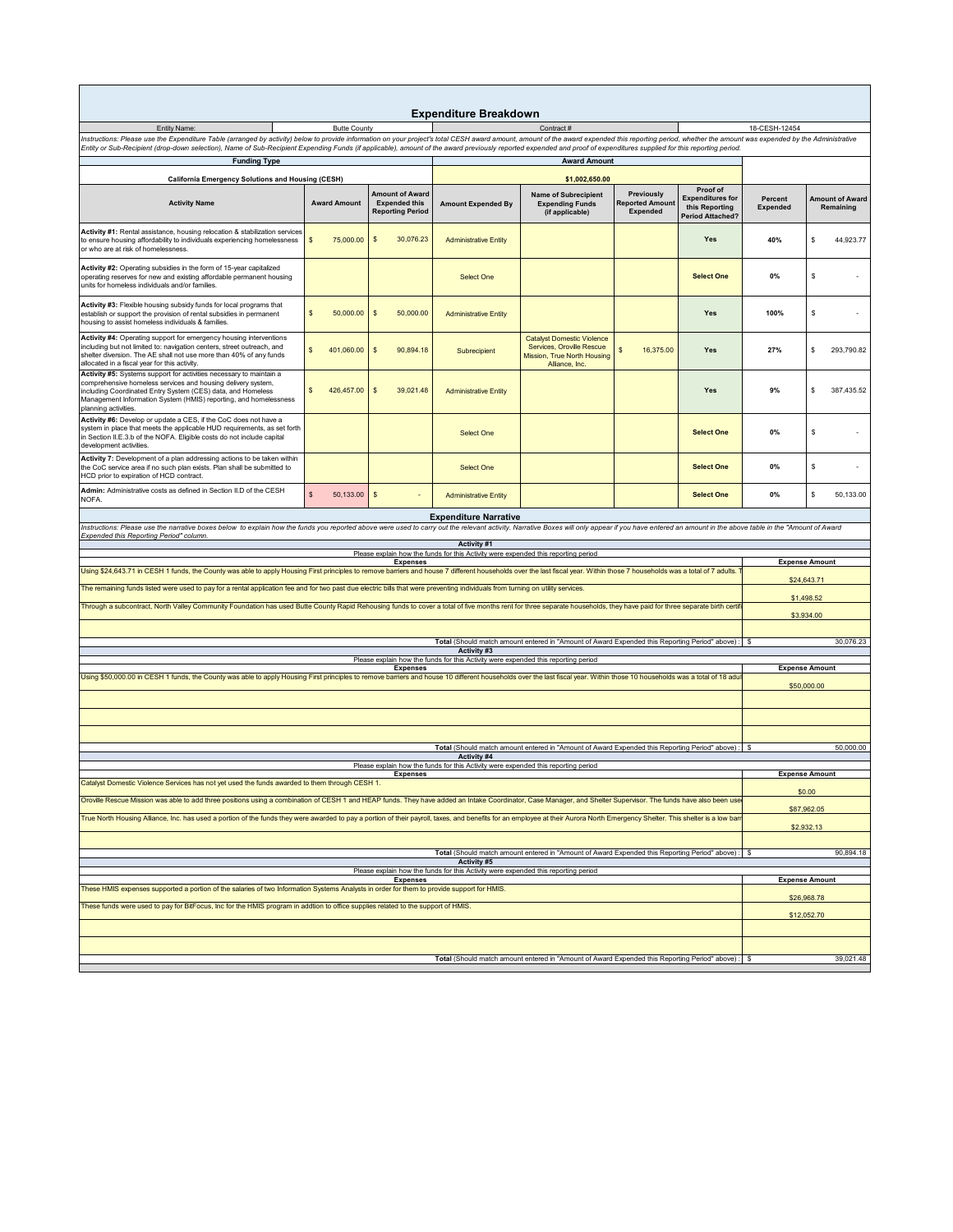| <b>Reporting Requirements</b>                                                                                                                                                                                                                                                                                                                                                                                                                                                                                                                                                       |                                                      |                     |                                                                                                                                                                                                                                                                                |                                                                                                      |                                                               |                                                                  |            |  |
|-------------------------------------------------------------------------------------------------------------------------------------------------------------------------------------------------------------------------------------------------------------------------------------------------------------------------------------------------------------------------------------------------------------------------------------------------------------------------------------------------------------------------------------------------------------------------------------|------------------------------------------------------|---------------------|--------------------------------------------------------------------------------------------------------------------------------------------------------------------------------------------------------------------------------------------------------------------------------|------------------------------------------------------------------------------------------------------|---------------------------------------------------------------|------------------------------------------------------------------|------------|--|
| <b>Entity Name:</b>                                                                                                                                                                                                                                                                                                                                                                                                                                                                                                                                                                 |                                                      | <b>Butte County</b> |                                                                                                                                                                                                                                                                                | Contract#                                                                                            |                                                               | 18-CESH-12454                                                    |            |  |
| Instructions: Please review each Reporting Requirement, confirm whether relevant documentation is attached, list any supporting documentation and provide any necessary comments.                                                                                                                                                                                                                                                                                                                                                                                                   |                                                      |                     |                                                                                                                                                                                                                                                                                |                                                                                                      |                                                               |                                                                  |            |  |
| 1. Provide the Administrative Entity's program or project selection process performed to allocate available funds to subrecipients qualified to carry out the eligible activities.<br>Standard Agreement: Exhibit D, Section 6, Part B(1)                                                                                                                                                                                                                                                                                                                                           |                                                      |                     |                                                                                                                                                                                                                                                                                |                                                                                                      |                                                               |                                                                  |            |  |
| Attachment 2 - Final Super NOFA for ES and RRH June 2019,<br><b>Documentation Attached?</b><br><b>Yes</b><br><b>Title of Attached Documentation:</b><br>Attachment 3 - Addendum 1 Super NOFA July 2 2019                                                                                                                                                                                                                                                                                                                                                                            |                                                      |                     |                                                                                                                                                                                                                                                                                |                                                                                                      |                                                               |                                                                  |            |  |
|                                                                                                                                                                                                                                                                                                                                                                                                                                                                                                                                                                                     |                                                      |                     |                                                                                                                                                                                                                                                                                | Have changes been made to project selection process since last submission?                           |                                                               | <b>No</b>                                                        |            |  |
| If changes have been made to project selection process since last submission, is a copy of the updated process attached with this<br>N/A<br>report?                                                                                                                                                                                                                                                                                                                                                                                                                                 |                                                      |                     |                                                                                                                                                                                                                                                                                |                                                                                                      |                                                               |                                                                  |            |  |
| List supporting documentation and any comments. If "No" or "N/A" was selected above, please clarify.<br>The Butte Countywide CoC released a combined NOFA on June 17, 2019 which included \$401,000 in CESH Round 1 funds for Operating Support and Emergency Interventions. Proposals w                                                                                                                                                                                                                                                                                            |                                                      |                     |                                                                                                                                                                                                                                                                                |                                                                                                      |                                                               |                                                                  |            |  |
| 2. Provide amounts awarded to subrecipients, with the activity(ies) identified.<br>Standard Agreement: Exhibit D, Section 6, Part B(2)<br>AE must issue award letters to any subrecipients within 24 months of the date of an HCD award letter. If no subrecipient will be awarded, select "N/A." If subrecipient will be awarded, but has<br>not been yet, select "No" and clarify.<br>Note: Supporting documentation may include award letters or subrecipient agreements that demonstrate proposed activities.                                                                   |                                                      |                     |                                                                                                                                                                                                                                                                                |                                                                                                      |                                                               |                                                                  |            |  |
|                                                                                                                                                                                                                                                                                                                                                                                                                                                                                                                                                                                     | Enter the date of the CESH Award Letter from HCD:    |                     |                                                                                                                                                                                                                                                                                | 1/11/2019                                                                                            |                                                               |                                                                  |            |  |
| Instructions: If program funds were awarded to subrecipients, please use the boxes below to provide the name of the subrecipient, amount awarded to the subrecipient and the date of the<br>subrecipient award letter.                                                                                                                                                                                                                                                                                                                                                              |                                                      |                     |                                                                                                                                                                                                                                                                                |                                                                                                      |                                                               |                                                                  |            |  |
| Subrecipient #1 Name:                                                                                                                                                                                                                                                                                                                                                                                                                                                                                                                                                               | <b>Catalyst Domestic Violence</b><br><b>Services</b> |                     | Award Amount:                                                                                                                                                                                                                                                                  | \$207,000.00                                                                                         | Letter $award(s)$ :                                           | Enter the date of your Subrecipient Award                        | 7/15/2019  |  |
| Subrecipient #2 Name:                                                                                                                                                                                                                                                                                                                                                                                                                                                                                                                                                               | <b>Oroville Rescue Mission</b>                       |                     | Award Amount:                                                                                                                                                                                                                                                                  | \$167,857.00                                                                                         | Enter the date of your Subrecipient Award<br>Letter award(s): |                                                                  | 7/15/2019  |  |
| Subrecipient #3 Name:                                                                                                                                                                                                                                                                                                                                                                                                                                                                                                                                                               | True North Housing Alliance,<br>Inc.                 |                     | Award Amount:                                                                                                                                                                                                                                                                  | \$26,203.00                                                                                          | Enter the date of your Subrecipient Award<br>Letter award(s): |                                                                  | 7/15/2019  |  |
| <b>Subrecipient #4 Name:</b>                                                                                                                                                                                                                                                                                                                                                                                                                                                                                                                                                        | <b>North Valley Community</b><br>Foundation          |                     | Award Amount:                                                                                                                                                                                                                                                                  | \$20,000.00                                                                                          | Enter the date of your Subrecipient Award<br>Letter award(s): |                                                                  | 11/10/2020 |  |
| <b>Documentation Attached?</b>                                                                                                                                                                                                                                                                                                                                                                                                                                                                                                                                                      | <b>Yes</b>                                           |                     | <b>Title of Attached Documentation:</b>                                                                                                                                                                                                                                        | List supporting documentation and any comments. If "No" or "N/A" was selected above, please clarify. |                                                               | Attachment 5 - X23705 Catalyst Subrecipient Contract, Attachment |            |  |
| 3. Provide projected performance measures (this can include projections for individuals served in the next reporting period, projections of number of supportive services<br>performed or offered in the next reporting period, or any other performance measures your project has identified).<br>Standard Agreement: Exhibit D, Section 6, Part B(3)                                                                                                                                                                                                                              |                                                      |                     |                                                                                                                                                                                                                                                                                |                                                                                                      |                                                               |                                                                  |            |  |
| <b>Documentation Attached?</b>                                                                                                                                                                                                                                                                                                                                                                                                                                                                                                                                                      | Yes                                                  |                     | Attachment 5 - X23706 TNHA Subrecipient Contract, Attachment 6 -<br><b>Title of Attached Documentation:</b><br>X23707 ORM Subrecipient Contract, Attachment 7 - X23705<br>List supporting documentation and any comments. If "No" or "N/A" was selected above, please clarify. |                                                                                                      |                                                               |                                                                  |            |  |
| All included contracts list projections of services performed as well as expectations of clients served - Attachment 5 - X23706 TNHA Subrecipient Contract, Attachment 6 - X23707 ORM Subre<br>4. Provide a copy of any income the AE or subrecipient received from funded activities (program income) earned from the CESH FUND, such as interest earned.<br>CESH NOFA: Section II, F(6) consistent with the requirements of the CESH program for the eligible activities described in Section II.B.<br>Supporting documentation may include bank statements, general ledger, etc. |                                                      |                     |                                                                                                                                                                                                                                                                                |                                                                                                      |                                                               |                                                                  | Note:      |  |
| <b>Documentation Attached?</b>                                                                                                                                                                                                                                                                                                                                                                                                                                                                                                                                                      | Yes                                                  |                     | <b>Title of Attached Documentation:</b>                                                                                                                                                                                                                                        |                                                                                                      | Attachment 9 - CESH 1 Interest Earned                         |                                                                  |            |  |
| List supporting documentation and any comments. If "No" or "N/A" was selected above, please clarify.<br>Attachment 9 - CESH 1 Interest Earned (highlighted portion) shows interest earned. At a later date, the community will select project(s) that align with eligible activities as more interest is acc                                                                                                                                                                                                                                                                        |                                                      |                     |                                                                                                                                                                                                                                                                                |                                                                                                      |                                                               |                                                                  |            |  |
|                                                                                                                                                                                                                                                                                                                                                                                                                                                                                                                                                                                     |                                                      |                     |                                                                                                                                                                                                                                                                                |                                                                                                      |                                                               |                                                                  |            |  |
| 5b. Approximate Number of Households to be assisted<br>5a. Program Income earned during this reporting<br>\$7,205.65<br>with this period's Program Income (including interest<br>period:<br>earned):                                                                                                                                                                                                                                                                                                                                                                                |                                                      |                     |                                                                                                                                                                                                                                                                                |                                                                                                      | <b>Pending</b>                                                |                                                                  |            |  |
| 6. Have you performed an onsite monitoring visit of subrecipients and/or any other services providers?<br>Standard Agreement: Exhibit D, Section 5, Part A<br>One site visit is required at least once during the grant period. Submit proof of site visit and outcome of site visit.                                                                                                                                                                                                                                                                                               |                                                      |                     |                                                                                                                                                                                                                                                                                |                                                                                                      |                                                               | <b>No</b>                                                        |            |  |
| <b>Documentation Attached?</b>                                                                                                                                                                                                                                                                                                                                                                                                                                                                                                                                                      | N/A                                                  |                     |                                                                                                                                                                                                                                                                                | Date of most recent site visit (MM/DD/YYYY):                                                         |                                                               | 3/2/2020                                                         |            |  |
| Due to the Coronavirus and State of Emergency declared by Governor Newsome on March 4, 2020, the County discontinued site visits for the safety of the all involved entities. Throughout th                                                                                                                                                                                                                                                                                                                                                                                         |                                                      |                     |                                                                                                                                                                                                                                                                                | List supporting documentation and any comments. If "No" or "N/A" was selected above, please clarify. |                                                               |                                                                  |            |  |
| 7. Please share any success stories you've had from CESH funded projects. Be sure to include both project-level and client-level successes.                                                                                                                                                                                                                                                                                                                                                                                                                                         |                                                      |                     |                                                                                                                                                                                                                                                                                |                                                                                                      |                                                               |                                                                  |            |  |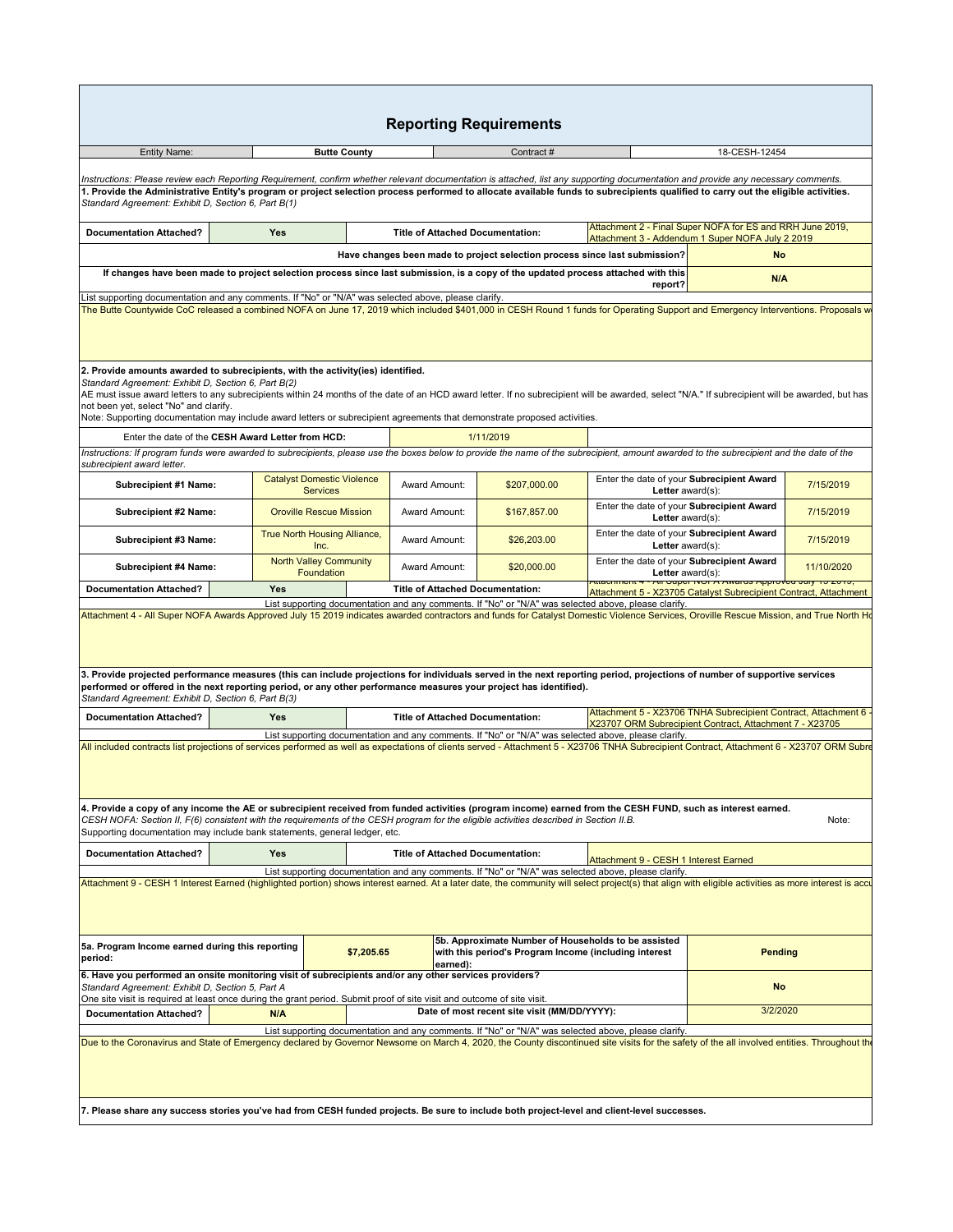Oroville Rescue Mission has reported being better suited to provide their program's participants with necessary supportive services. CESH funds have allowed them to add an Intake Coordina